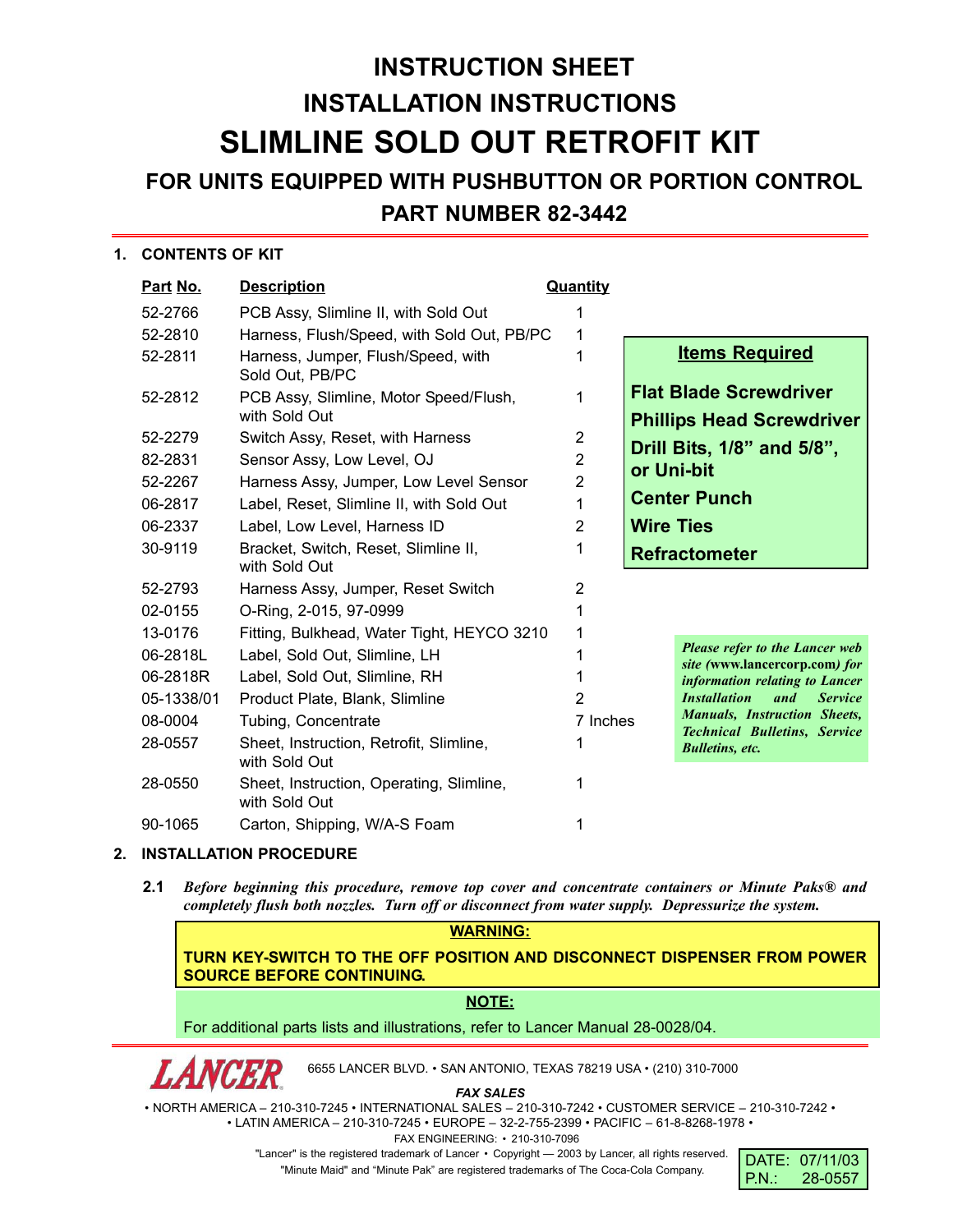

**Slimline II Dispenser Assembly, Major Components Figure 1**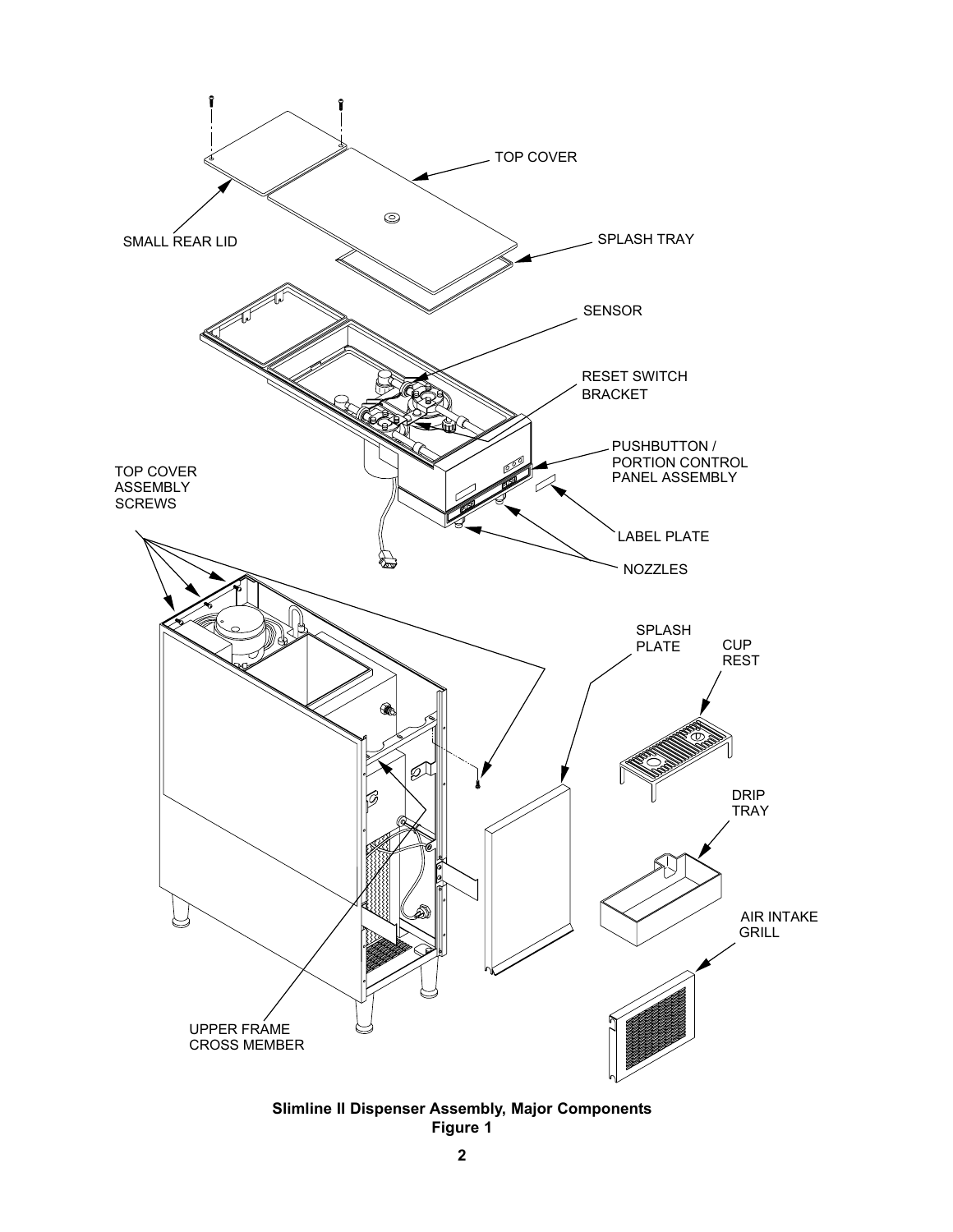#### **2.2 Installation**

- A. Disassembly of Machine (see Figure 1). *NOTE: Set aside and retain all parts for reinstallation unless otherwise noted***.**
	- 1. Remove Splash Plate.
	- 2. Remove Cup Rest and Drip Tray.
	- 3. Remove Nozzles.
	- 4. Remove the Air Intake Grille.
	- 5. Remove the small black plates that cover the Motor Speed adjustment holes and *discard*.
	- 6. Remove screws holding Small Rear Lid and remove Lid.
	- 7. Remove Splash Tray covering the Pump Assemblies.
	- 8. Remove the single (one) screw holding the Control Box Cover in place and remove the Cover by lifting up slightly and pulling straight out.
	- 9. Disconnect the Motor Speed/Flush Switch Harness from the Main Control PCB (12 pin connector).
	- 10. Loosen the three (3) screws at the rear of the Top Cover Assembly.
	- 11. Remove the three (3) screws holding the Top Cover Assembly to the Upper Frame cross member near the locking nuts joining the solenoid outlets to the Spout Assemblies underneath the Top Cover Assembly.
	- 12. Unscrew the locking nuts joining the Solenoid outlets to the Spout Assemblies underneath the Top Cover Assembly. Take care not to lose the o-rings at the joint of the connection.
	- 13. Disconnect the Pump Motor harnesses, noting which is left and right (left = orange/black; right = white/black).
	- 14. Remove the Top Cover Assembly by lifting up at the front and rear of the unit.
	- 15. Lay the Top Cover Assembly upside down on a solid, clean surface.
	- 16. Remove the three (3) screws holding the Lower Cover of the Pushbutton/Portion Control Control Panel Assembly (where the nozzles pass through).
	- 17. Lift up the Lower Cover and disconnect the 3 pin and 9 pin connectors, and the ribbon cable from the PCB. Set Lower Cover aside.
	- 18. Remove the remaining four (4) screws holding the Lower Cover Assembly to the Top Cover Assembly. Remove the Lower Cover Assembly, along with the Motor Speed/Flush Switch PCB.
	- 19. Remove the Motor Speed/Flush Switch PCB from the Lower Cover by removing the two (2) screws holding it to the cover and then pulling the wire harness out of the hole below it. *This PCB will not be reused.*
	- 20. Remove the Motor Speed/Flush Switch Harness from the Lower cover and discard.
	- 21. Temporarily secure the Solenoids to the upper frame cross member using wire ties.
	- 22. Disconnect all wire harnesses from the Main Control PCB.
	- 23. Remove the Main Control PCB by turning each of the plastic stand-offs 1/4 turn to the left with a flat-blade screwdriver, then pulling the PCB straight out from the Control Box. *This PCB will not be reused.*
- B. Preparation of Machine for Retrofit
	- 1. Cut out the drill template from the instruction sheet (see Figure 13).
	- 2. With the Top Cover Assembly still laying upside down on the work surface, place the template between the Pump Housings as shown in Figure 2.
	- 3. Using a center punch or equivalent



**Figure 2**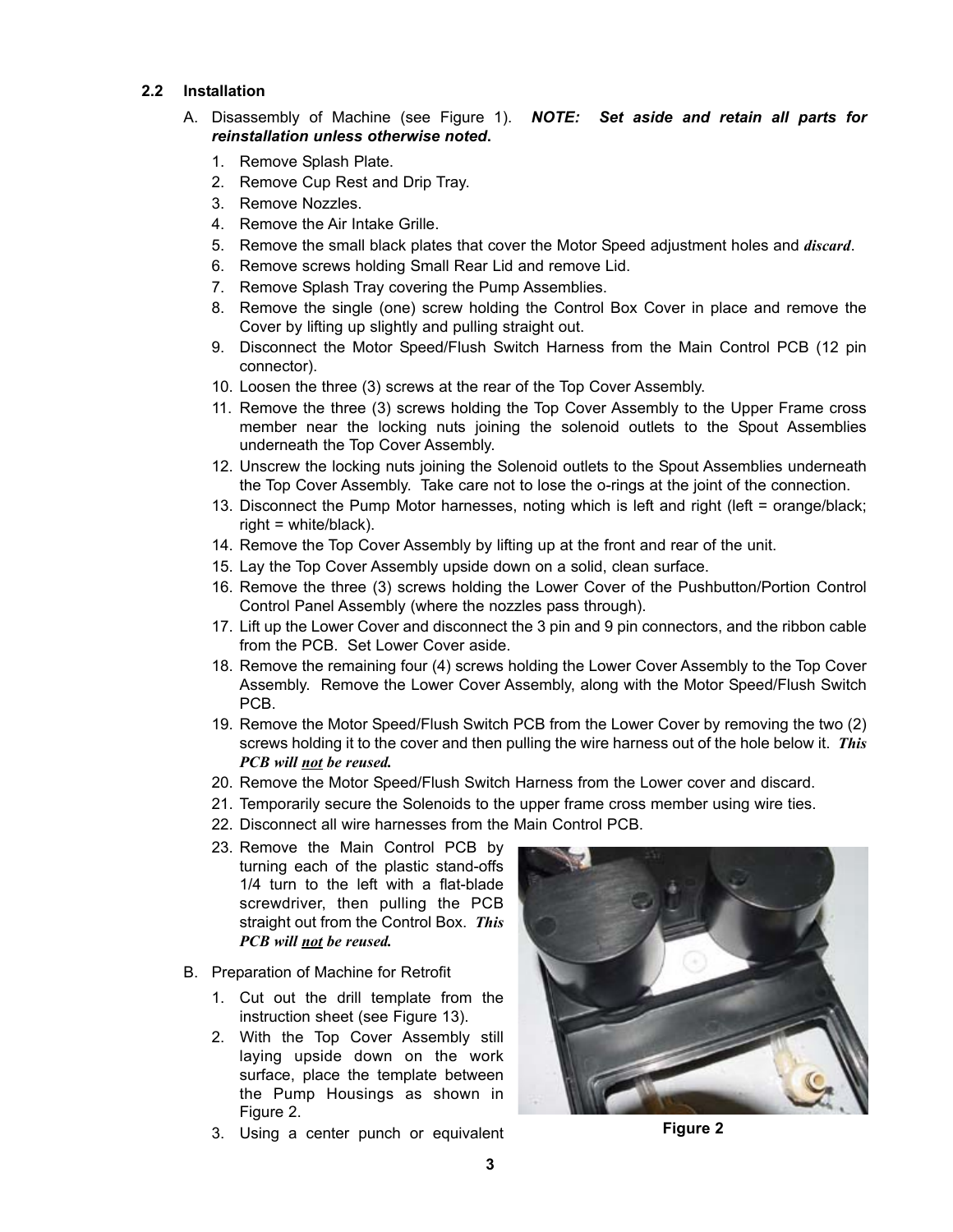tool, mark the hole center onto the bottom surface of the Top Cover Assembly, and remove the template.

- 4. Drill a pilot hole using a 1/8" drill bit at the location just marked to prevent cracking the top cover. Drill out the hole until the diameter equals 5/8". *Use care to not damage any components on the other side of the surface being drilled.* Deburr the edges of the hole.
- 5. Locate the two (2) jumper harnesses for the Sensors (3-wire), the two (2) jumper harnesses for the Reset Switches (2-wire), the threaded bulkhead fitting and nut, and the o-ring. Place the o-ring over the threads on the bulkhead fitting.
- 6. Remove the sealing nut from the bulkhead fitting. Starting with the jumper harnesses for the Sensors (3-wire), and doing one at a time, feed the male end of the harness first through the sealing nut and then through the fitting. Repeat for the Reset Switch jumper harnesses (2-wire). *Make sure the wire mesh is pushed down below the sealing nut.*
- 7. Locate the Harness ID Labels. Label each set of harnesses with a R and L on each end of the harness, so that a proper connection can be made once the harnesses are installed (see Figure 3).
- 8. Pull the harnesses through until there is approximately one inch (1") of wire exposed above the sealing nut and then tighten the sealing nut securely.



**Figure 3 Figure 4**



- C. Installation of Sold Out Components
	- 1. Locate the new Motor Speed PCB and the two (2) new harness assemblies (12-wire, with two connectors on each end and short 3-wire).
		- a. Insert the 9-pin connector of the 12-wire harness through the hole where the old harness had been. Insert one end of the 3-wire harness through the same hole.





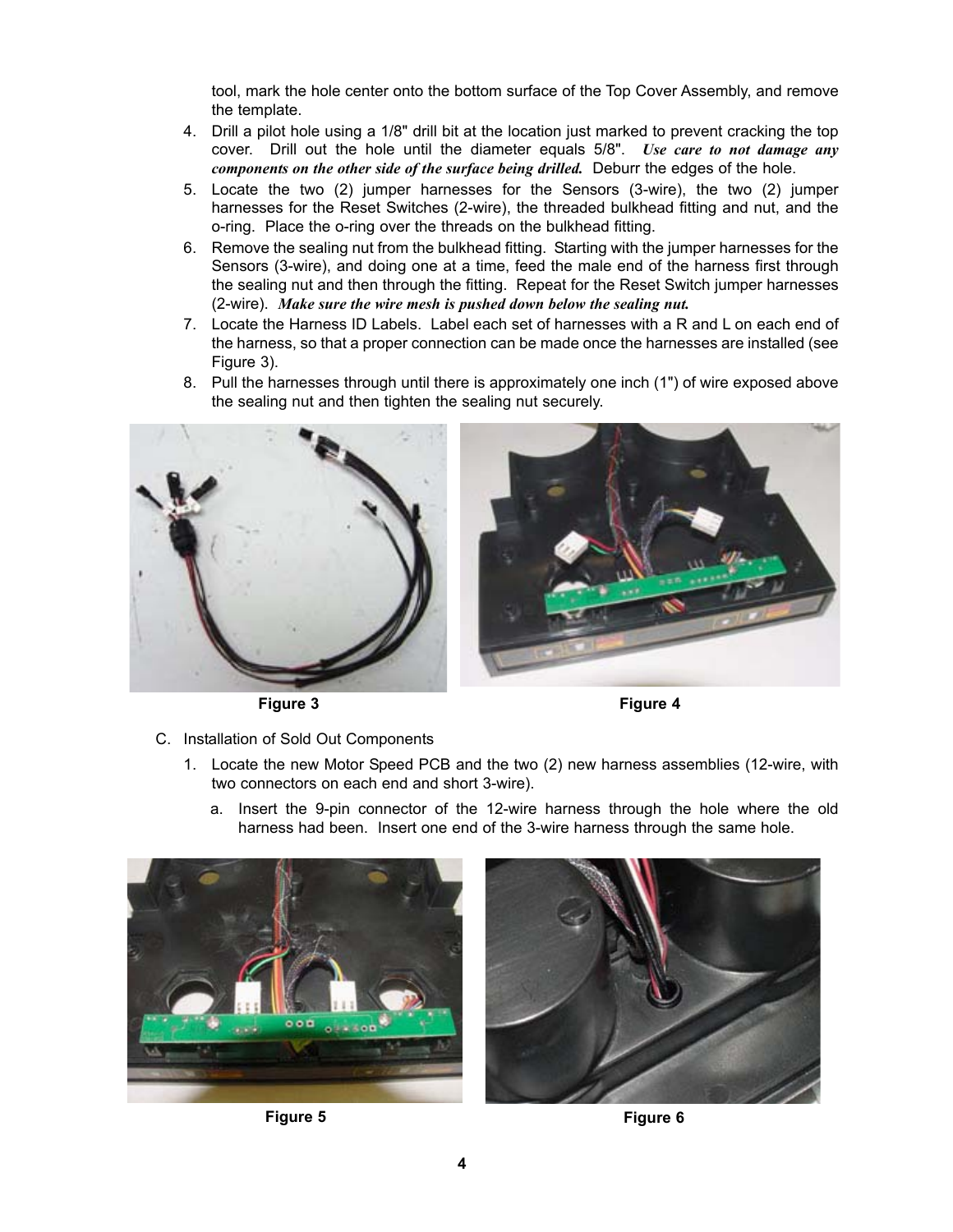- b. Install the new PCB onto the Lower Cover in the same position as the old PCB, with the harness connectors pointed to the rear of the cover, using the two (2) screws removed in Step 2.2.A.19 (see Figure 4). Take care to not distort or bend the LEDs.
- c. Connect the 3-pin connector from the 12-wire harness to the connector on the left of the new Motor Speed PCB. Connect the 3-pin connector from the other harness to the connector on the right of the new Motor Speed PCB (see Figure 5).
- d. Press the grommet on the harness into position at the rear of the Cover.
- 2. Replace the Lower Cover into position on the bottom of the Top Cover Assembly. Replace the four (4) screws removed in Step 2.2.A.18 above.
- 3. Connect the new harnesses and the ribbon cable to the same locations that the old harnesses were removed from in Step 2.2.A.16 on the Pushbutton/Portion Control PCB Assembly.
- 4. Replace the Lower Cover of the Pushbutton/Portion Control Panel Assembly and secure with the three (3) screws removed in Step 2.2.A.16.
- 5. Install the wire harness assembly (see Step 2.2.B.8 above) through the hole that was drilled in the Top Cover so that the threads of the bulkhead fitting are protruding through the bottom side of the Top Cover (see Figure 6). Secure the bulkhead fitting with the lock nut. Turn the Top Cover Assembly over.
- 6. Remove the Check Valves from the Concentrate Tubes.
	- a. Remove the concentrate tubes from the pump assemblies. Locate the length of new concentrate tubing included in the kit. Cut two pieces, so that each piece of tubing is 3 1/4 inch long. Install the new tubing onto the pump assemblies.
	- b. Locate the two Sensor Assemblies. Place one Sensor on each tube with the wires pointing inward. The Sensor may be very tight at first until it is past the end of the tube. Slide the Sensor to the middle of the tube.
	- c. Replace the Check Valves.
- 7. Connect the Left Sensor to the 3-wire jumper harness labeled L. Connect the Right Sensor to the 3-wire jumper harness labeled R.
- 8. Locate the Reset Switch Bracket and the two Reset Switch Assemblies. Mount the Reset Switches onto the Bracket using the nuts provided with the Switches as shown (see Figure 7).
- **Figure 7** 9. Remove the two (2) thumbscrews from **Figure 7 Figure 7** the Pump Assemblies indicated in



Figure 8. Place the Reset Switch Bracket over the holes in the Pump Assemblies and replace the thumbscrews (see Figure 9). Tighten the thumbscrews hand tight only. Check the other thumbscrews to be sure they are hand tight also.





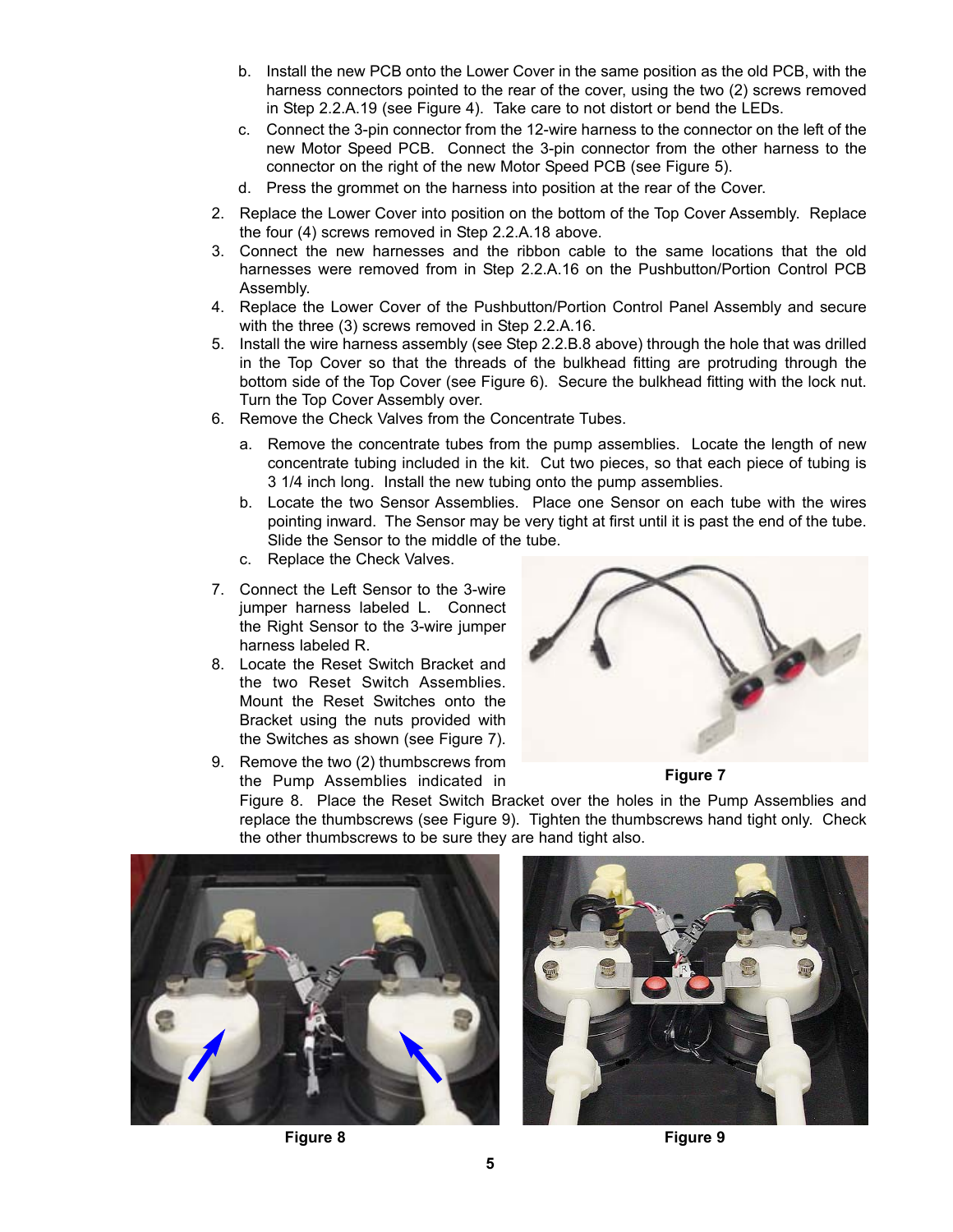- 10. Connect the Left Reset Switch to the 2-wire jumper harness labeled L. Connect the Right Reset Switch to the 2-wire jumper harness labeled R.
- 11. Locate the new Main Control PCB. Mount the PCB in the same orientation as the old PCB, with the large heatsink on the right side of the Control Box. Turn each of the plastic standoffs 1/4 turn to the right to secure the PCB to the Control Box. Use care in handling the PCB.
- 12. Connect the Solenoid/Pump Harness (7-pin) to connector J3 and the Power Harness (2-pin, from the transformer) to connector J4 on the new PCB (same positions as on old PCB, see Figure 14).
- D. Final Assembly
	- 1. Cut loose the wire ties holding the Solenoids in place (see Step 2.2.A.19).
	- 2. Replace the Top Cover Assembly onto the unit, routing the Jumper Harnesses behind the upper frame cross member. Working from the front to the back, snap the lip on the stainless steel wrapper into the groove underneath the perimeter of the Top Cover.
	- 3. Replace the three (3) screws securing the Top Cover to the upper frame cross member and tighten the three (3) screws at the rear of the Top Cover.
	- 4. Reconnect the Solenoid outlets to the Spout Assemblies. Make sure the o-rings are in place at the junction of the parts.
	- 5. Reconnect the Pump Motor Harnesses, noting which is left and right (see Step 2.2.A.14).
	- 6. Connect the 12-pin housing of the Motor Speed/Flush Switch harness to connector J1 and J2 on the Main PCB. Connect the 3-pin housing to connector J9 on the Main PCB (see Figure 14).
	- 7. Connect the following to the Main PCB: Left Sensor Harness to connector J6, the Left Reset Switch Harness to connector J7, the Right Sensor Harness to connector J5, and the Right Reset Switch Harness to connector J8 (see Figure 14).
	- 8. Replace the Control Box Cover and screw. Route the wires through the notch on the bottom left side of the control box. *Take care to not pinch any of the wire harnesses between the Cover and the Box.*
	- 9. Replace the Small Rear Lid and secure with the screws.
	- 10. Replace the Air Intake Grille.
	- 11. Replace the Nozzles.
	- 12. Replace Splash Plate, Drip Tray, and Cup Rest.
	- 13. Restore power to the Unit.
	- 14. Turn on water supply to the unit.
	- 15. Flush both Nozzles using the Flush Switch to purge air from the water lines. Check for leaks at the points that were disassembled during this procedure.
	- 16. Replace the Splash Tray over the Pump Assemblies.
	- 17. Locate the Reset Switch Label. Peel the release paper from the Label and place the Label on the Splash Tray as shown (see Figure 10). **Figure 10**



- 18. Locate the clear Label Plates and the two Product Out Labels. These replace the black plates that were removed in Step 2.2.A.6. Place a Label on each Plate, with the holes in the Label centered over the areas on the Plate as shown (see Figure 11).
- 19. Insert the Plate with the orange Label into the side with the glass of orange juice, and insert the other Plate into the side with the glass of lemonade (see Figure 12).
- E. Refer to Instruction Sheet 28-0550 for loading/filling of concentrate and Operating Procedures.

#### **NOTE:**

Once concentrate has been loaded, the unit MUST be brixed. Refer to Section 1.10 in the Slimline Manual, 28-0028/04, available on the Lancer web site (www.lancercorp.com).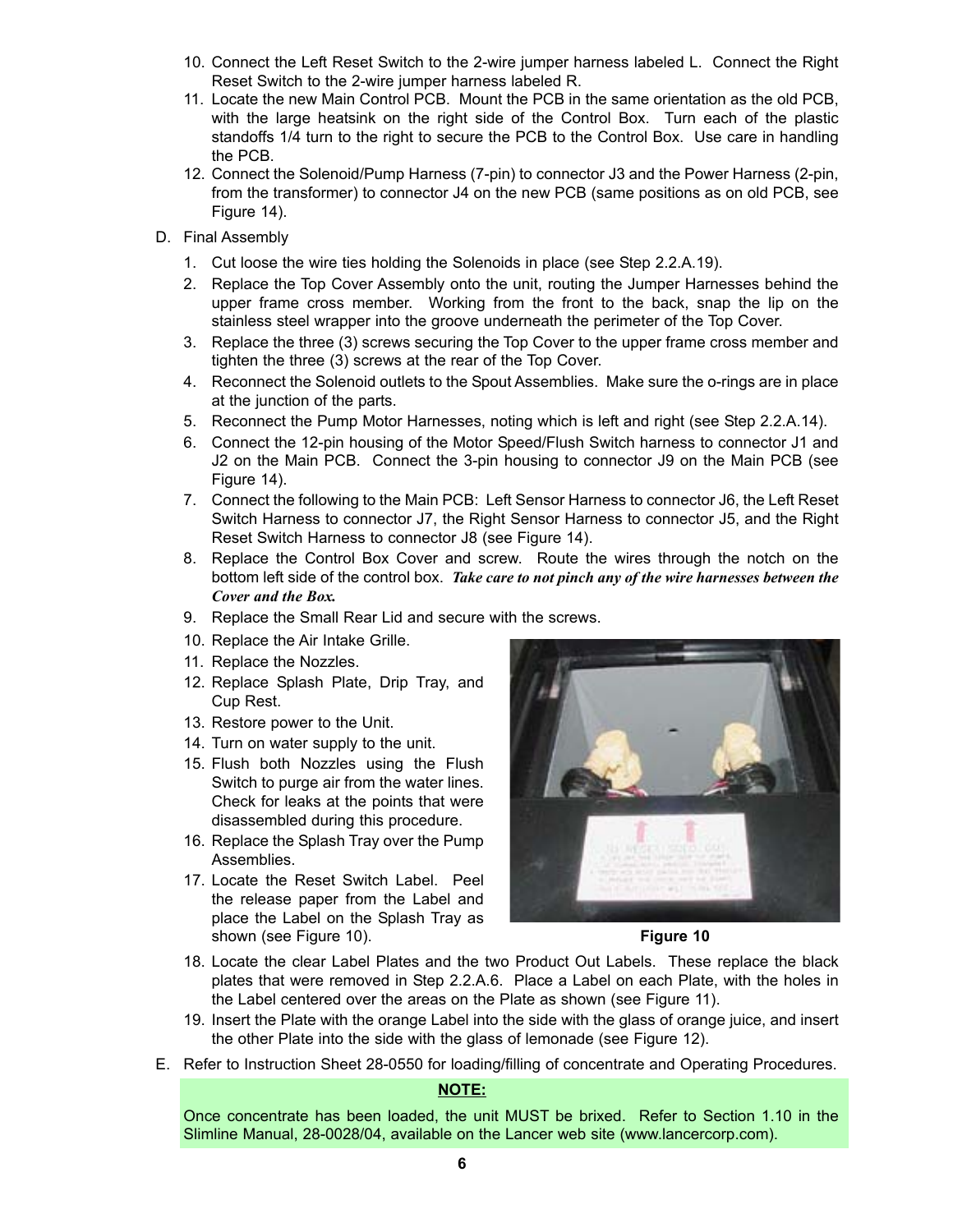

**Figure 11**





**Figure 12**